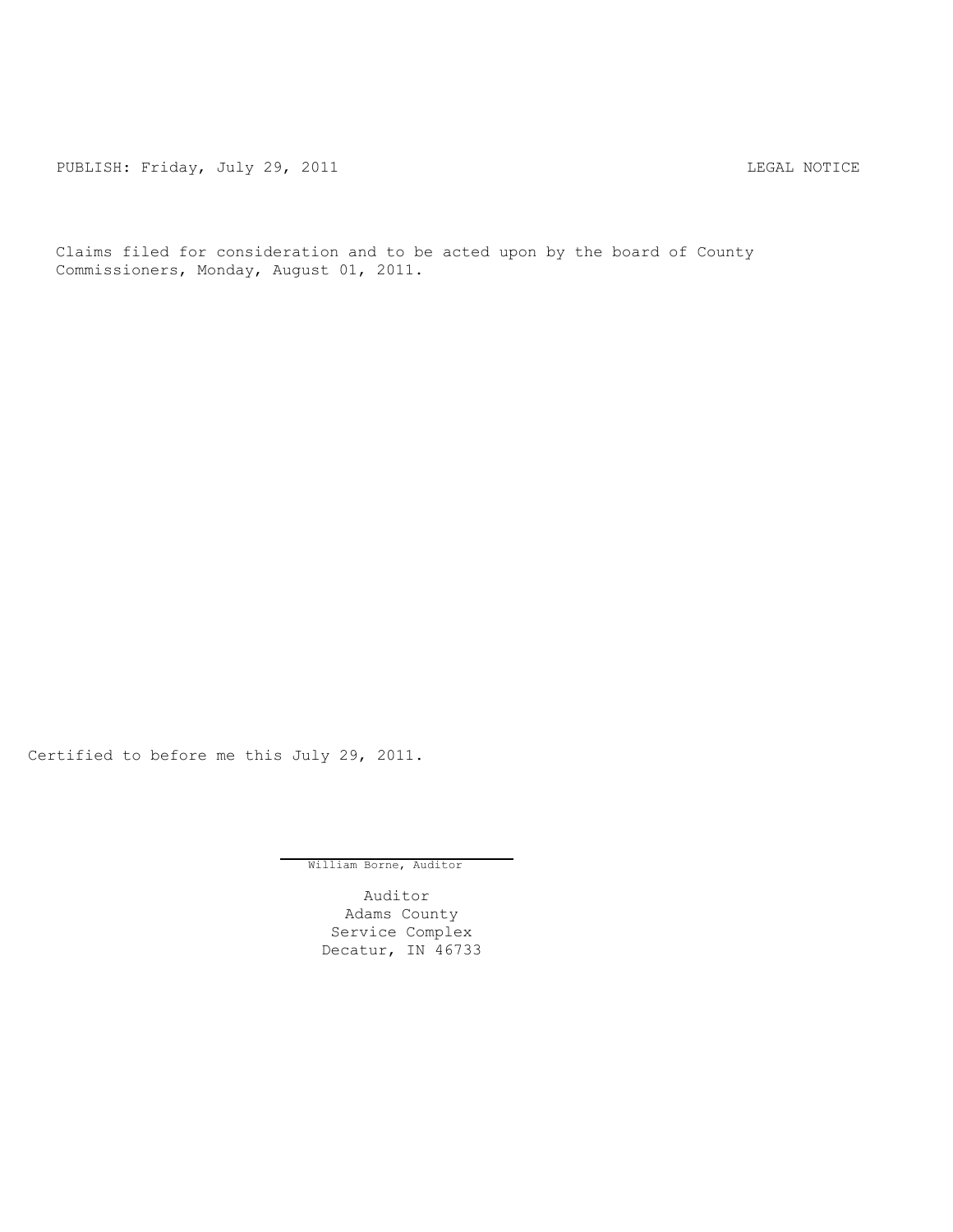

## **Claims Docket for Newspaper Adams County, Indiana**

## For Period: **6/21/2011** to **7/11/2011**

*313 W. Jefferson St. Decatur, IN 46733 (219) 724-2600*

## Date Claims to be Paid: **8/1/2011**

| <b>Vendor</b>                      | <b>Amount</b> | <b>Vendor</b>                         | Amount    |
|------------------------------------|---------------|---------------------------------------|-----------|
| <b>Adams County Auto Supply</b>    | 1,612.61      | Adams Memorial Hospital               | 32,198.52 |
| Adams County Solid Waste           | 8.28          | Indiana Michigan Power                | 10,464.77 |
| Appraisal Research Corpor          | 14,743.13     | Arnold Lumber Company                 | 22.35     |
| Barney's Auto Electric Se          | 108.50        | Berne Ready Mix                       | 1,122.30  |
| Berne Tri-Weekly News              | 270.57        | Hoosier Blue Flame                    | 103.50    |
| Bowers, Charles                    | 2,333.33      | Chet's Pest Control                   | 120.00    |
| Cintas Location #338               | 39.50         | City Of Decatur                       | 5,082.34  |
| Decatur True Value                 | 53.99         | <b>Complete Printing Service</b>      | 105.00    |
| Computer Systems, Inc.             | 42.19         | Craigville Telephone Comp             | 119.00    |
| Decatur Chamber Of Commer          | 75.00         | Decatur Daily Democrat                | 192.24    |
| Downing & Glancy Funeral Home      | 800.00        | Erie Haven                            | 1,327.40  |
| Everett Refrigeration & E          | 450.88        | Fleming Excavating, Inc.              | 768.99    |
| Gordon Food Service                | 3,181.95      | Haywood Printing Company              | 216.03    |
| Hilty Engine Service               | 289.40        | Imaging Office Systems, I             | 687.30    |
| <b>Innovative Concepts</b>         | 599.12        | K-Mart                                | 63.90     |
| Werich, Kelly                      | 62.48         | Kiess Electric                        | 203.55    |
| L & S Distributing                 | 1,101.82      | Lehman Feed Mill                      | 2,652.00  |
| Lica Construction Corpora          | 30,747.18     | Busse, Louise                         | 8.03      |
| Gresla, Mark S. Md                 | 420.25        | Meshberger Brothers Stone             | 22,962.65 |
| Minds Eye Graphics                 | 48.34         | Monroe Water Department               | 107.63    |
| Moser Motor Sales, Inc.            | 72.80         | Nipsco                                | 1,424.86  |
| Office Concepts, Inc.              | 210.00        | Paul W. Reidenbach Equipm             | 186.01    |
| Portland Motor Parts, Inc          | 156.96        | McIntosh, Rhonda L.                   | 63.80     |
| Roto-Rooter                        | 445.00        | Selking International                 | 36.14     |
| <b>Shifferly Dodge</b>             | 43.15         | Smith, Teryl R.                       | 9.81      |
| Print Shop                         | 448.82        | Top Supply Company                    | 43.96     |
| <b>Tractor Supply Company</b>      | 16.97         | Two Brothers Restaurant               | 90.53     |
| U.S. Postmaster                    | 190.00        | Underground Pipe & Valve,             | 3,778.40  |
| Wal-Mart / GEMB                    | 232.36        | Welder Services, Inc.                 | 44.40     |
| West Payment Center                | 439.00        | Christopher E. Harvey                 | 532.52    |
| Swiss City Veterinary              | 280.00        | National Serv-All #091                | 135.03    |
| The Galley Restaurant              | 99.87         | CenturyLink                           | 3,480.13  |
| Adams County Highway Department    | 2,372.69      | Paul Norr                             | 8.00      |
| Tom Magnan                         | 24.00         | The Grainery Company                  | 11.36     |
| Waste Management                   | 262.28        | <b>B</b> Secure Alarm Systems         | 250.00    |
| Pioneer                            | 1,533.00      | Bixler Insurance, Inc.                | 60,277.00 |
| Lehman Auto Sales                  | 276.19        | Ray O'Herron Company                  | 120.77    |
| Don Myers Plumbing                 | 691.92        | Bob's Locksmith Shop                  | 49.95     |
| RDJ Specialties, Inc.              | 1,651.38      | Chad W. Sprunger                      | 1,072.69  |
| Decatur Ag Center                  | 758.60        | Zurcher Tire, Inc.                    | 200.46    |
| Tom Magnan/Special Needs           | 511.84        | Kristina Buckner                      | 23.76     |
| Benicomp, Inc                      | 211,843.80    | Onlyinternet.Net Broadband & Wireless | 3,306.00  |
| Harvest Land Co-op                 | 16,257.51     | Wal-Mart                              | 72.78     |
| Adams County Truck Repair          | 946.30        | Advanced Imaging Solutions, Inc.      | 335.61    |
| Hasler, Inc.                       | 195.00        | Impac                                 | 815.50    |
| Jamie Wittwer                      | 7.74          | Stamp Fulfillment Services            | 1,322.60  |
| <b>ERS</b> Wireless Communications | 1,215.90      | Michael G. Werling                    | 337.50    |
| Fort Wayne Diesel Service          | 1,300.57      | Geels Backhoe Service                 | 4,679.93  |